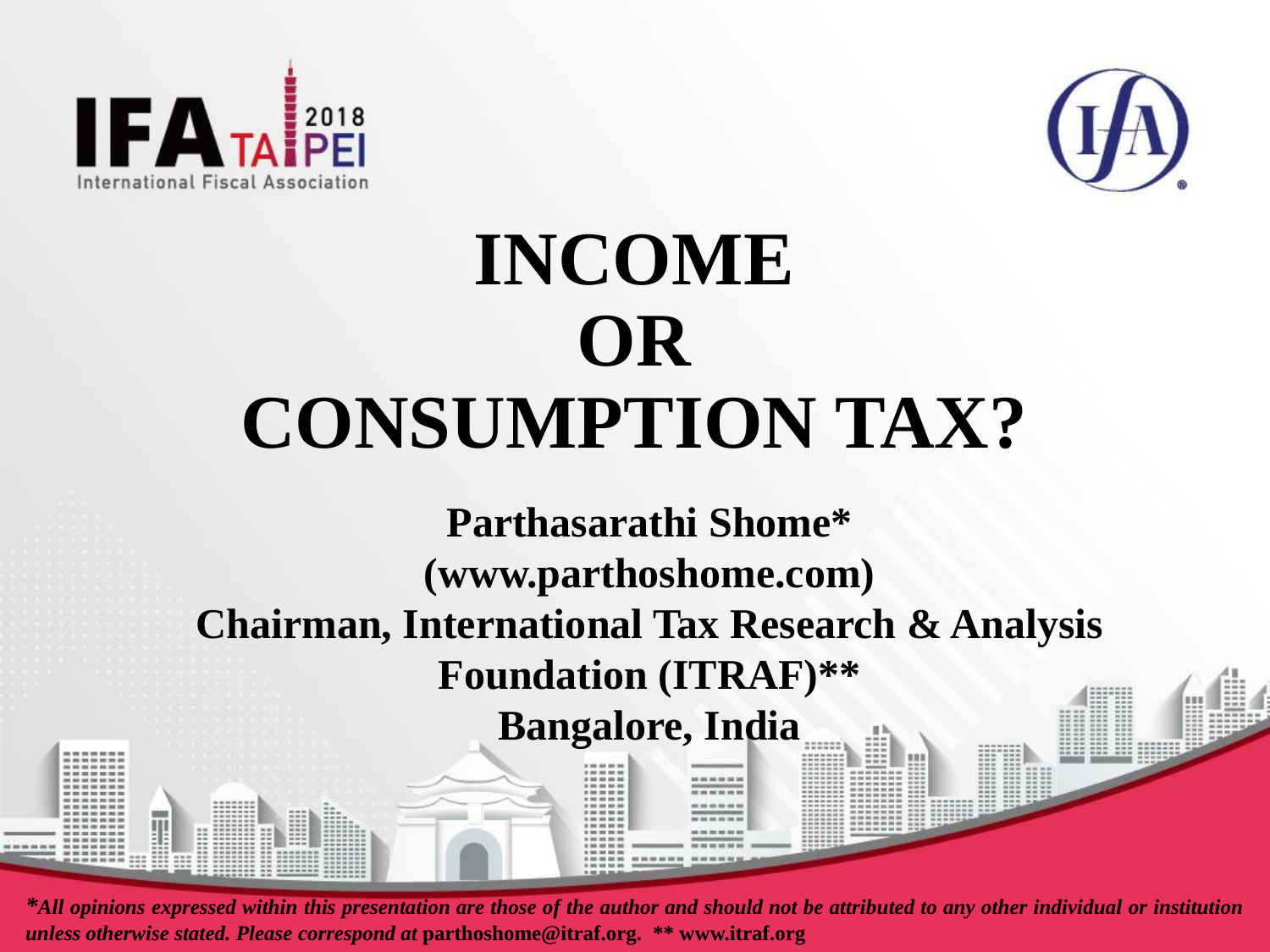# **I. PRINCIPLES OF TAXATION: Premise for Selection**



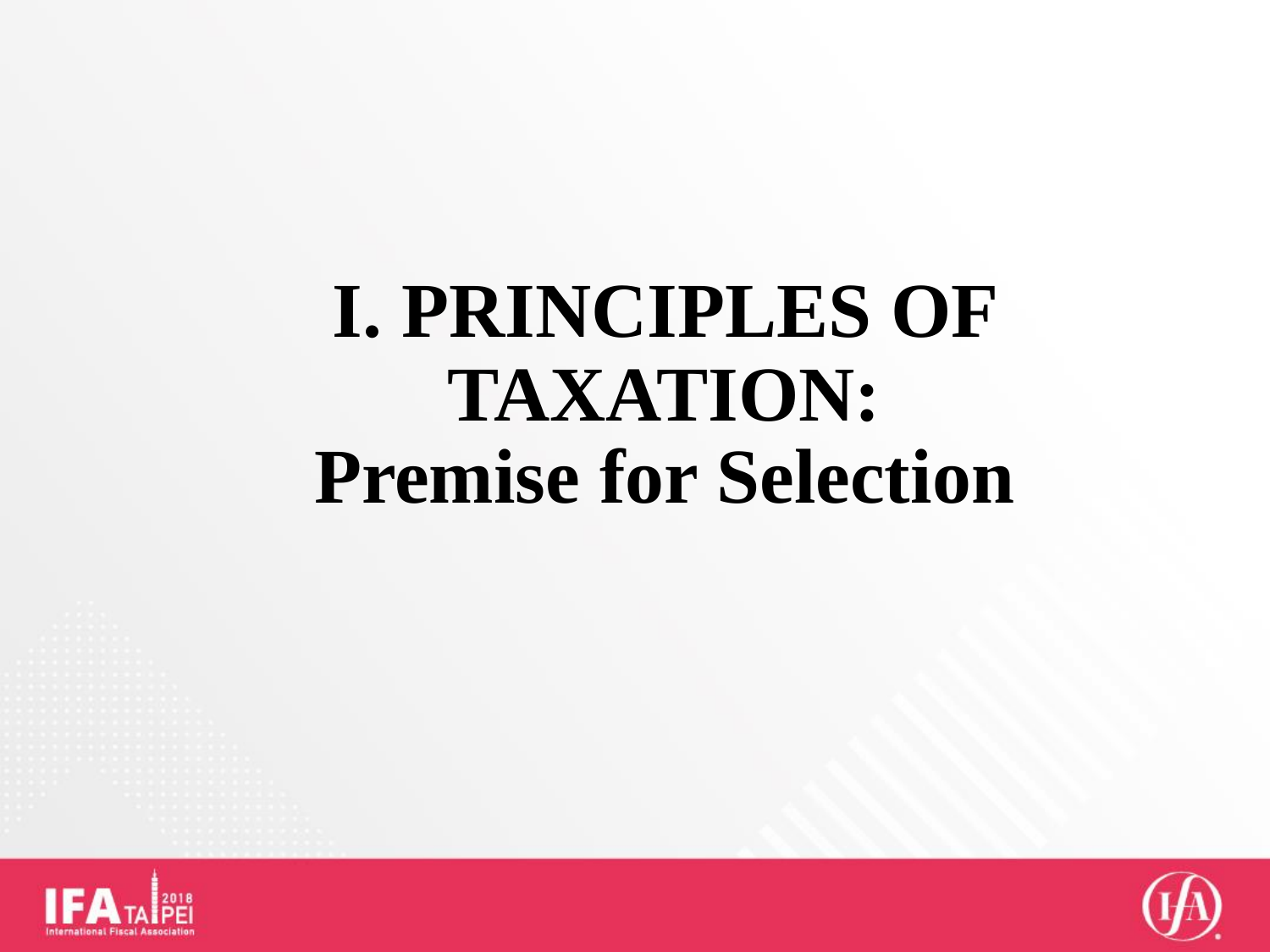## **Introduction**

- Tax design should have theoretical underpinnings in the form of principles of taxation comprising efficiency of resource allocation despite taxation's distortionary effects, its ramifications on inequity, and its potential in economic stabilisation. Some of the well known principles comprise:
	- $\triangleright$  When economies function well, equity is of less concern. But when an economy is foundering, progressivity in taxation protects the less well-off.
	- $\triangleright$  Progressive tax rates also stabilise the economy from unwanted or unexpected fluctuations**.**
	- $\triangleright$  Tax design should address efficiency of resource allocation by attempting to minimise tax incentives that distort relative prices across sectors and result in erroneous signals for production—away from consumer preferences.
	- Any country authority would be interested in a revenue buoyant tax structure.
	- $\triangleright$  Despite good intentions of the tax designers, if the tax law is cumbersome and hard of interpretation, the tax system loses its sharpness and ends in litigation and, the worse is the law, the longer is the litigation process.
	- $\triangleright$  Simplicity and the associated ease of taxpayer compliance have increasingly come to be recognised as an important tenet of tax design.
	- $\triangleright$  A tax administration's transparency, incorruptibility and impartial application of the law are crucial even as subordinate legislation or administrative rules that override legislative intent are minimised.



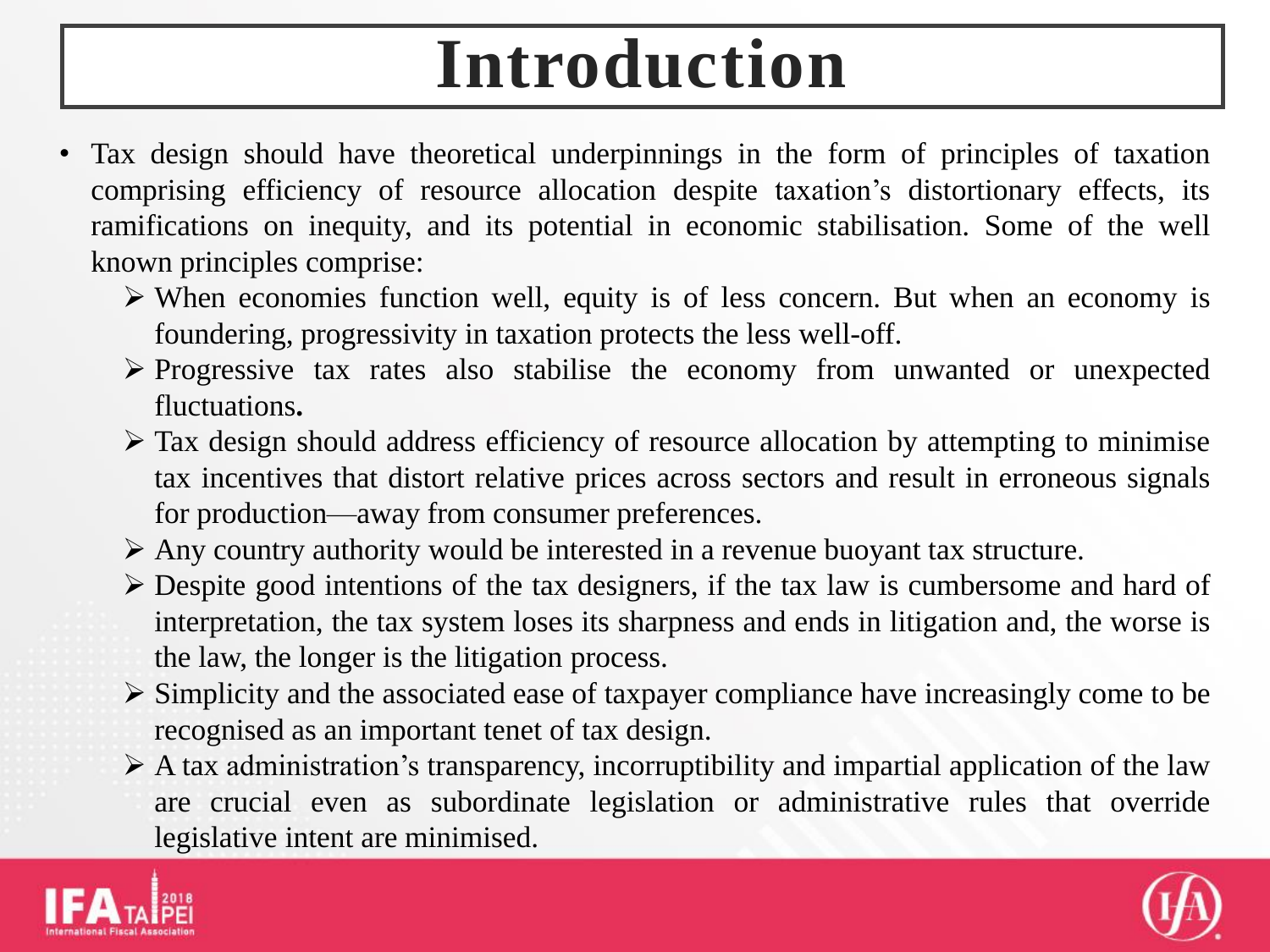# **Conflicts Among Principles**

- It is not uncommon for various principles and objectives to conflict with one another and the outcome of tax reform becoming undecipherable or anomalous.
- Indulgence in taxing capital gains appropriately leads to inequity across income sources but is said to impulse investment.
- Perennial perception of tax administrations is that MNC's organise their tax matters to minimise tax payments globally through complex tax avoidance separated from tax evasion—leading, in the extreme case, for some tax administrations to attempt to stem it through retrospective taxation.
- MNC's have explicably complained that retrospective legislation leads to an uncertain—as opposed to merely risky—environment thus leading them to scale back investments from such jurisdictions.
- A well-worn method to stem both sides of the problem—tax depletion and double taxation—has been the painstakingly slow approach of double taxation avoidance agreements (DTAA's).



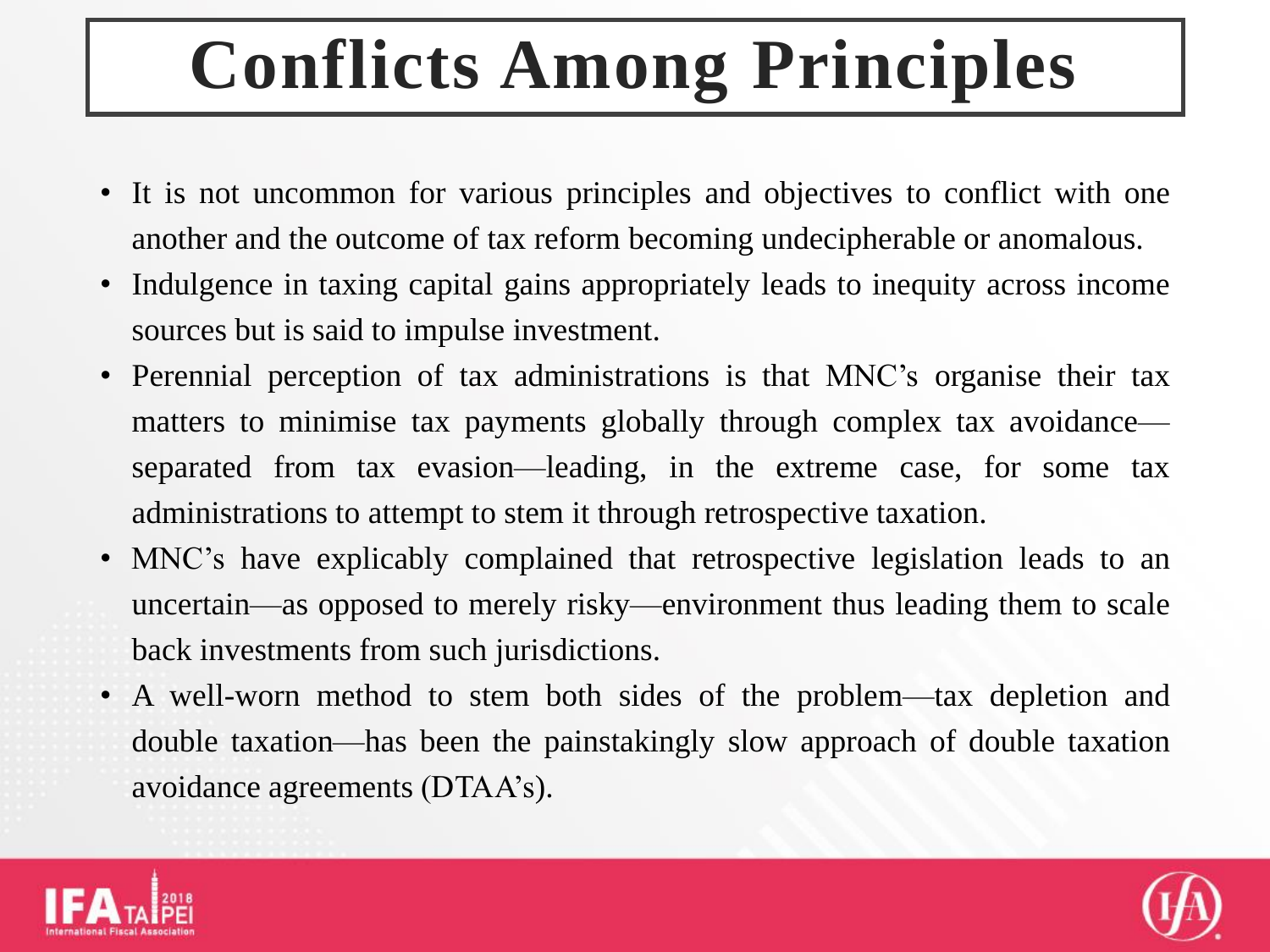#### **Does Tax Reform Last? Not Easy to Change Structure**

- How often, how far, and across what expanse of geographical reach can tax reform be said to have achieved success? It is an open secret that the predominant opinion of experts is that reform is ephemeral.
- Why? First, the term itself is variously, randomly, or even persistently wrongly, used.

 $\triangleright$  Second, the concept of tax reform itself appears to vary across tax professions.

- Even if it is so that those differences are not terribly important, empirical evidence suggests that, after about five years of undertaking tax reform, country authorities face new challenges to the edifice that begins to crack.
- $\triangleright$  Those who are adversely affected, even if marginally, begin to lobby, often steadily and strongly, for reinstatement of their privileges, usually for sector specific tax incentives, tax holidays, accelerated depreciation, lowered VAT rates for individual commodity classifications and so on.
- $\triangleright$  In most democracies there is likely to be a change in government in four, five or six years; and the new administration likes to put its own imprint on public policy including, or in particular, on tax policy.
- $\triangleright$  Hence, with the ever longer global reach and internationalisation of taxation, a country's tax structure gets affected by multilateral movements in international taxation and by changes in political or trading blocs.
- Thus it occurs that the term 'tax reform' probably possesses the worst interpretation of the second word in modern professional usage.



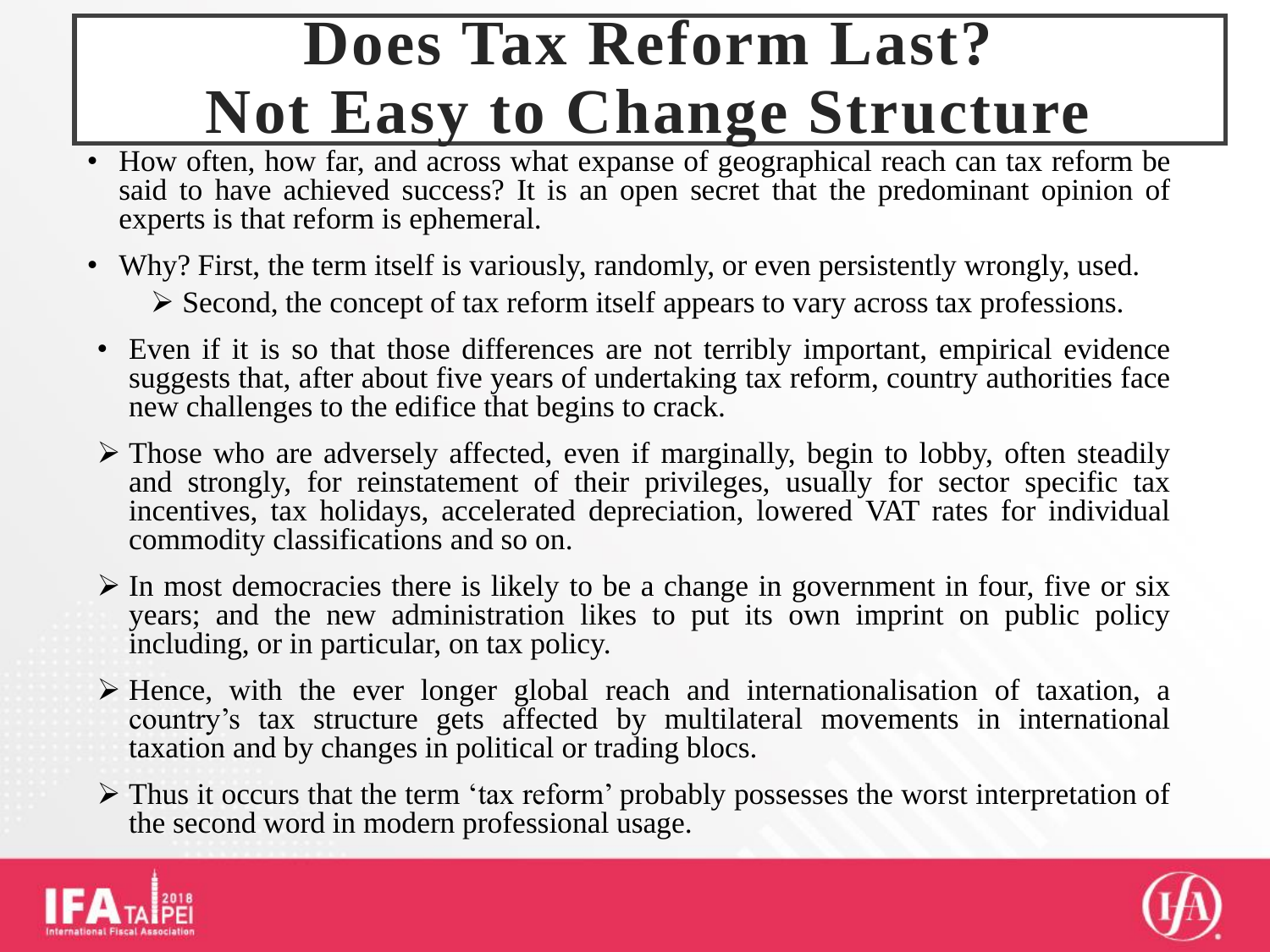# **Tax Structure**

#### **i. Why tax expenditure/consumption as well as income**

 $\triangleright$  what is the rationale or justification of taxing both the demand and supply side of the same economy?

#### **ii. Income and wealth taxes**

- $\triangleright$  The definition of income during a period reflects development of the Schanz-Haig-Simons comprehensive income concept including the
- $\triangleright$  Integration of dividend income in individual and corporate income tax; and arguably, capital gains as well.
- $\triangleright$  Some other concepts, among others, that have been discussed over the last half century include
- $\checkmark$  Cash-flow tax
- $\checkmark$  Presumptive taxes
- $\checkmark$  Minimum income tax; and, more recently perhaps
- $\checkmark$  International taxation—increasingly approaching comparable patterns in advanced and emerging economies

#### **iii. Domestic consumption and production taxes**

- $\triangleright$  The internationally accepted premise at present is that the best consumption tax from an efficiency and simplicity point of view is a single or two-rated **value added tax (VAT)** or **goods and services tax (GST)** that allows crediting all input taxes against all output taxes to be paid to the exchequer.
- **Environmental taxes** and **user charges** also fall in this broad category.



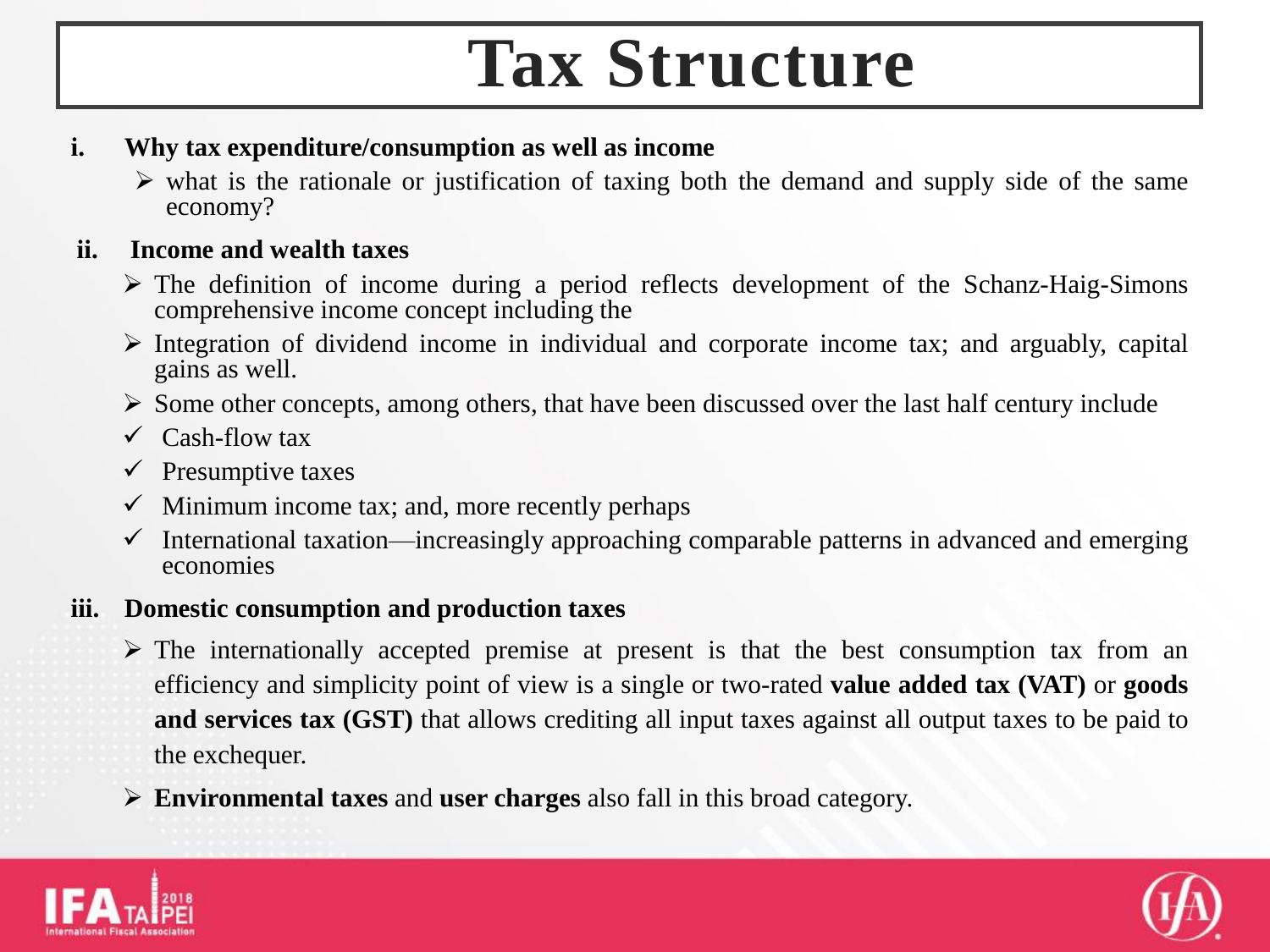



# **II. INCOME TAX**

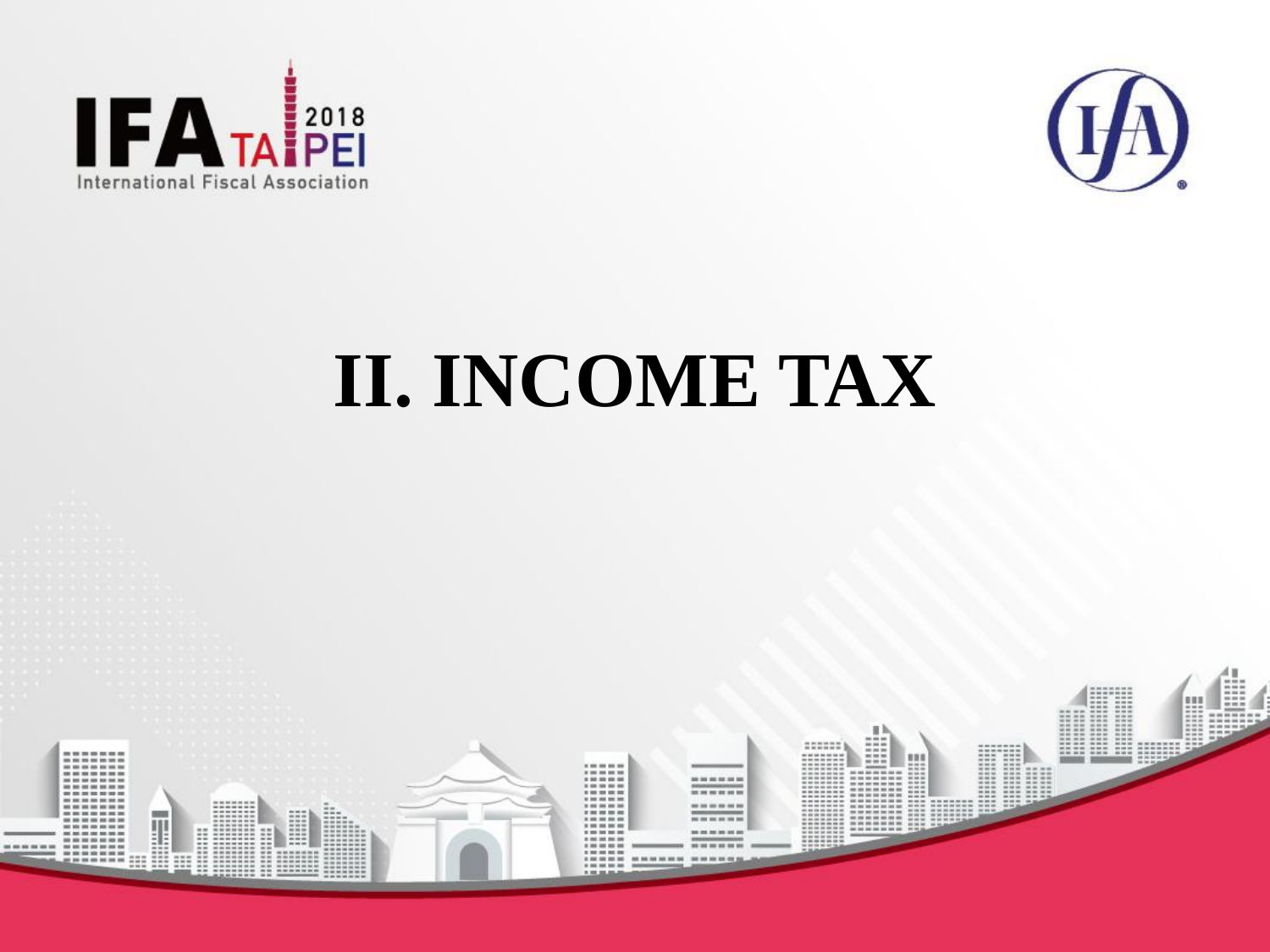## **Income and Wealth Taxes**

- The definition of income during a period reflects development of the Schanz-Haig-Simons comprehensive income concept.
- It is the sum of the market value of rights exercised in consumption and the change in the value of property rights between the beginning and end of the period in question. Most countries fail to adhere to it.
- In practice, features that determine tax liability include the specification of taxable unit, taxable income or sources of income subject to tax, the tax schedule and tax preferences.
- The number of brackets, the treatment of particular types of income for example the taxability, or not, of second or more real property, allowable deductions, exemptions, tax credit, tax sparing, formulae to mitigate the effects of inflation, further embellish and differ across tax systems.



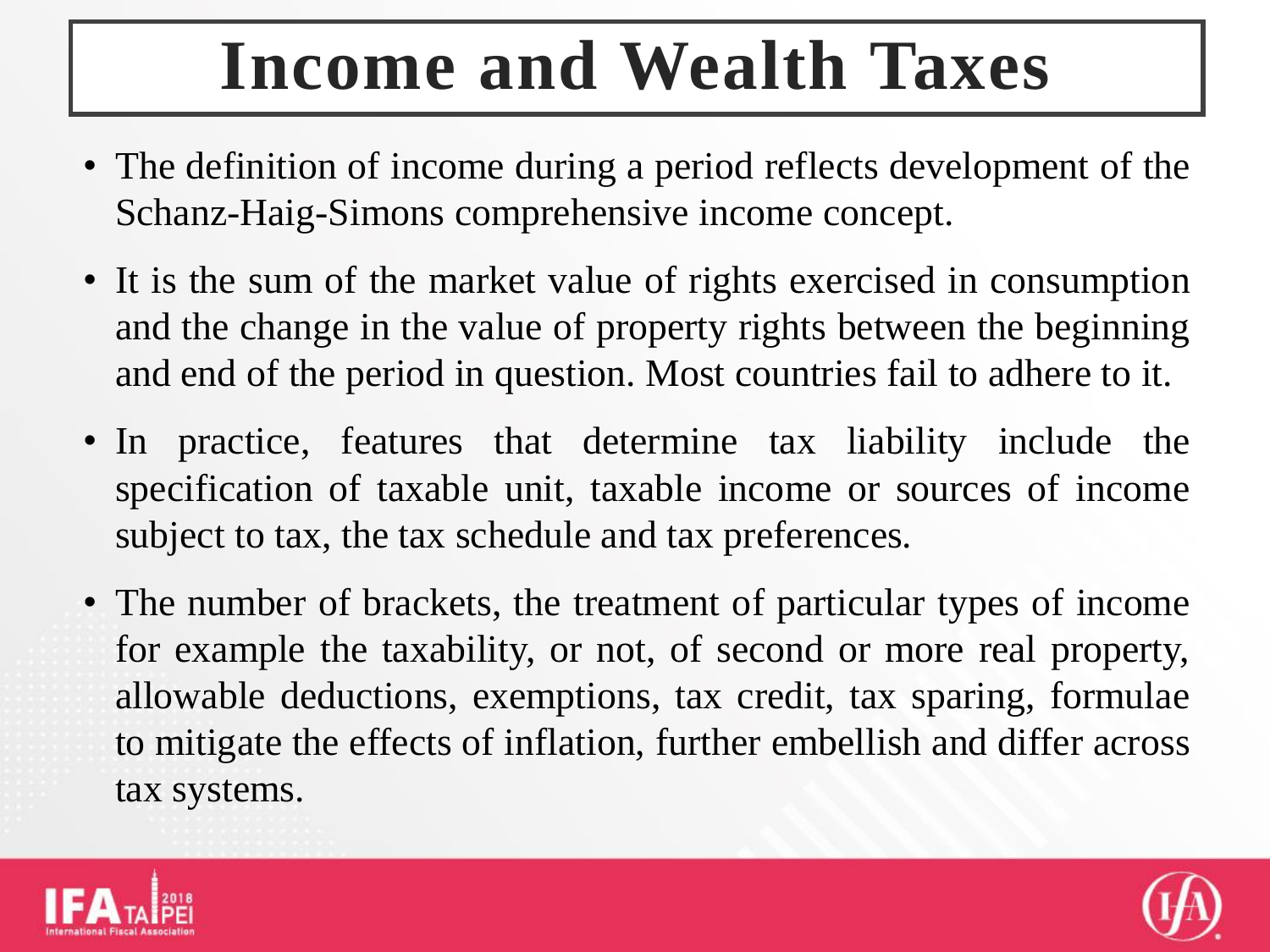# **Design Issues**

- While progressivity is generally accepted as a favourable feature to achieve equity, its definition varies.
- Thus, one measure, focusing on the distribution of taxes, could yield high progressivity as long as all taxes fall on a few, say the richest decile of taxpayers, even if the overall tax burden is low, say 1 percent to 1.5 percent of GDP as was common in the 1990's Latin America.
- Another measure, focusing on after-tax distribution of income, may conclude that the same tax system reflects low progressivity.
- These differences assume great importance in prevalent income distribution patterns as wealth concentration across the globe narrows down on a few individuals.



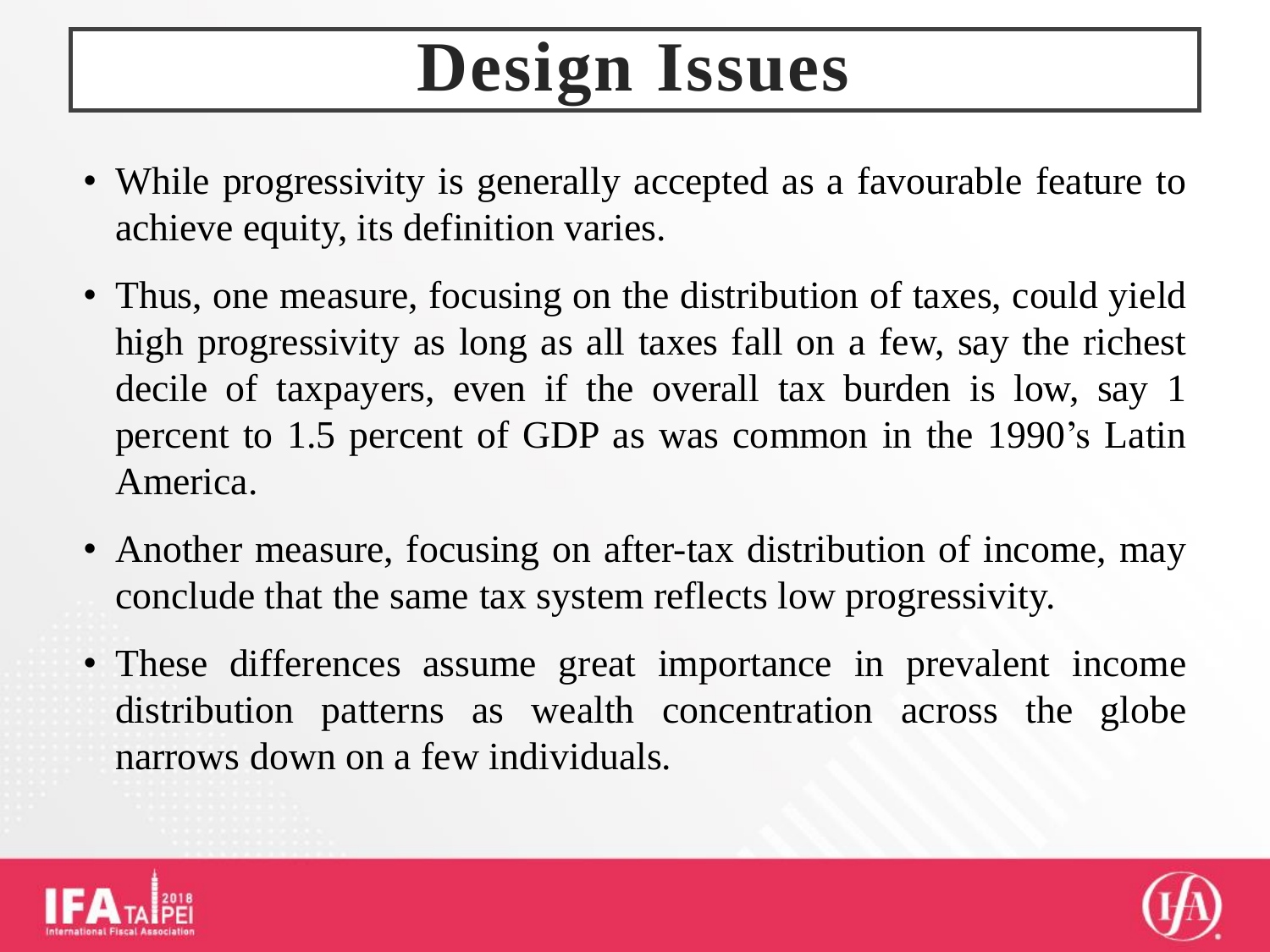### **Integration of Dividend Income in Individual and Corporate Income Tax**

- More than a design issue, this is a conceptual area that has not yet been resolved.
- Dividends are a source of income that are taxed at the corporate level prior to distribution and then again after distribution as individual income.
- The case against this "double taxation" is that corporations have no independent ability to pay and are simply a pass-through for incomes to individuals.
- Conceptually this could be perceived in similar fashion to the collection of VAT through different stages of production and distribution; yet it is only the final consumer who ultimately pays the entire tax, while the previous stages become merely collection points.
- In this sense the VAT is equivalent to a retail sales tax.



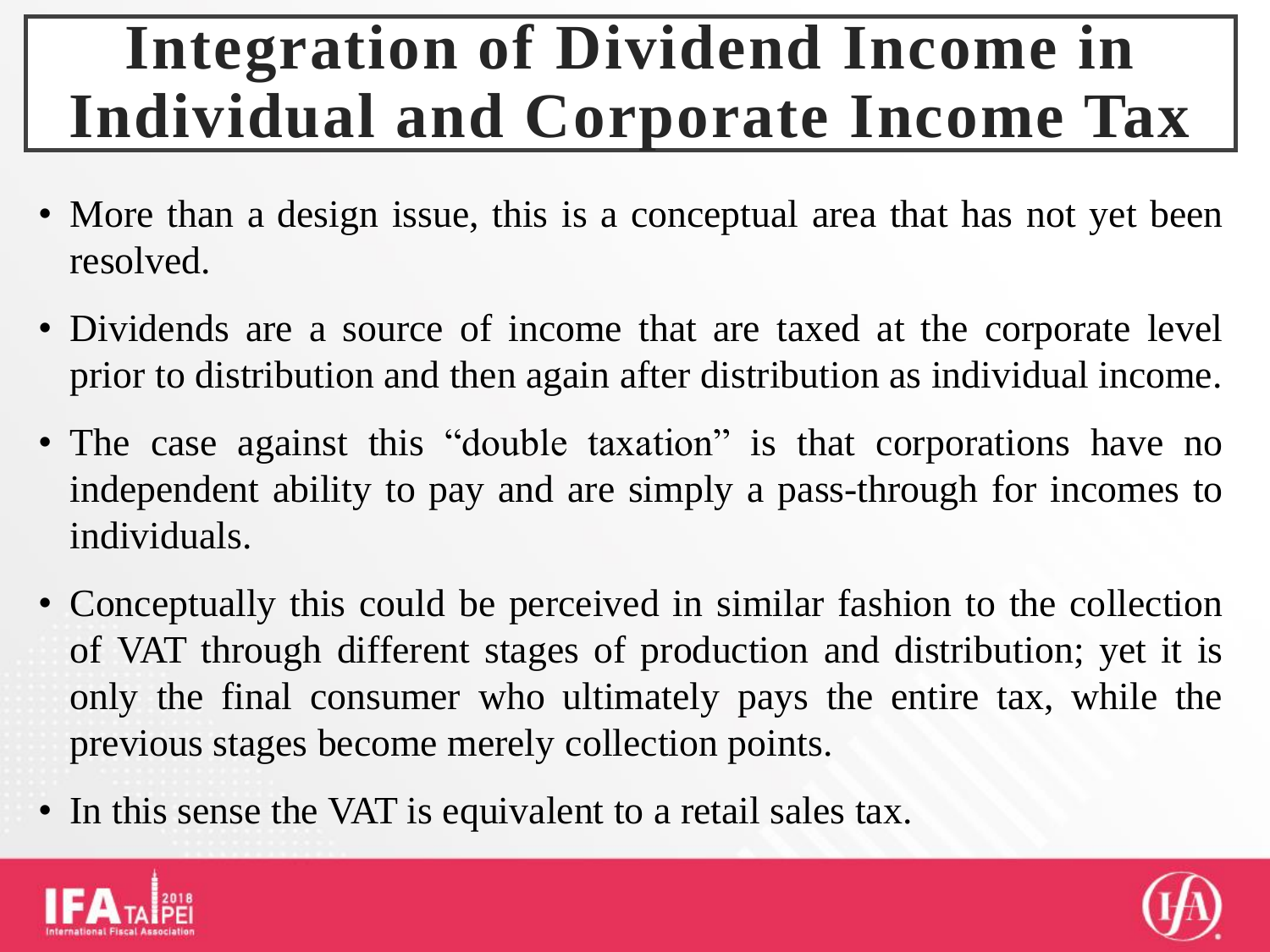# **Presumptive Taxes**

- Philosophically, perhaps the concept of presumption is not superior; nevertheless presumptive taxes are administrative devices that are widely used for practical purposes in particular in developing countries.
- For example, under the VAT, often there is a generally applied presumptive taxation scheme—compounding—in which a threshold is defined below which a taxpayer is given the option not to have to maintain invoices and, instead, to pay tax at a low rate on a turnover base.
- It is not surprising that, usually, a concentration of taxpayers is found just below the threshold.
- A Latin American finance minister once lamented to this author that, "Doctor, in my country, there are many elephants hidden among the mice."



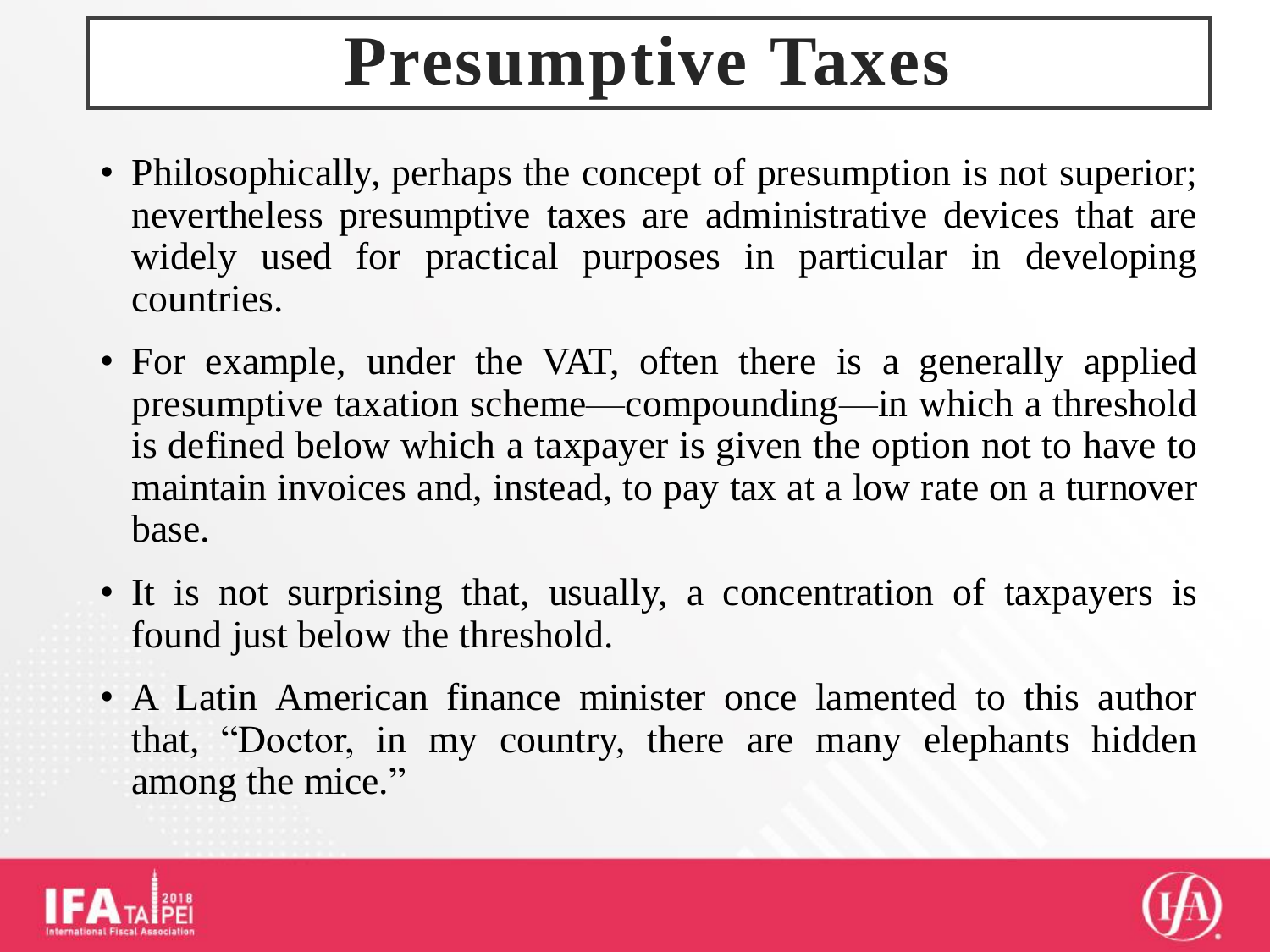# **International Taxation Complexity**

- Further complexity emerges with taxation of international incomes.
- The Group of 20 Nations (G20) asked the Organisation of Economic Cooperation and Development (OECD) to suggest comprehensive measures to address egregious tax avoidance by multinational enterprises (MNEs) that the latter typically structure their business arrangements through a process of tax base erosion by shifting profits (BEPS) among their parent companies, branches and subsidiaries across national boundaries.
- Essentially they locate profits in low tax jurisdictions and successfully minimise their total tax contribution in terms of their global profits.
- Though such operations are likely to be legal, advanced country tax administrations began to perceive such practices as unreflective of the intention of the law as the 2008 global financial, turned economic, crisis hit them hard in terms of significantly lower than trend revenue from the corporate income tax (Shome, 2013b).
- The entire BEPS project and its 15 Actions emanated from these concerns.



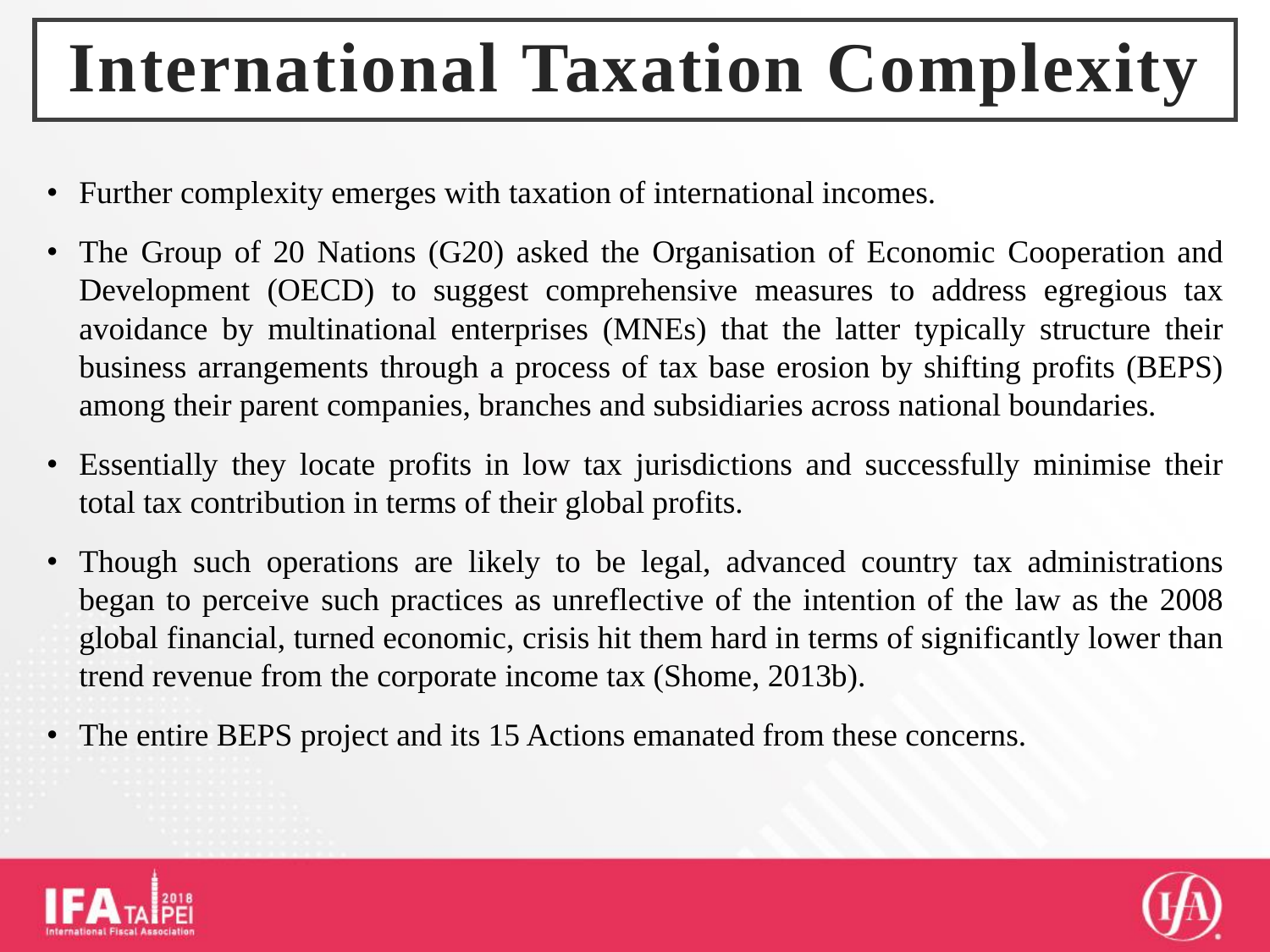



# **III. CONSUMPTION TAX**

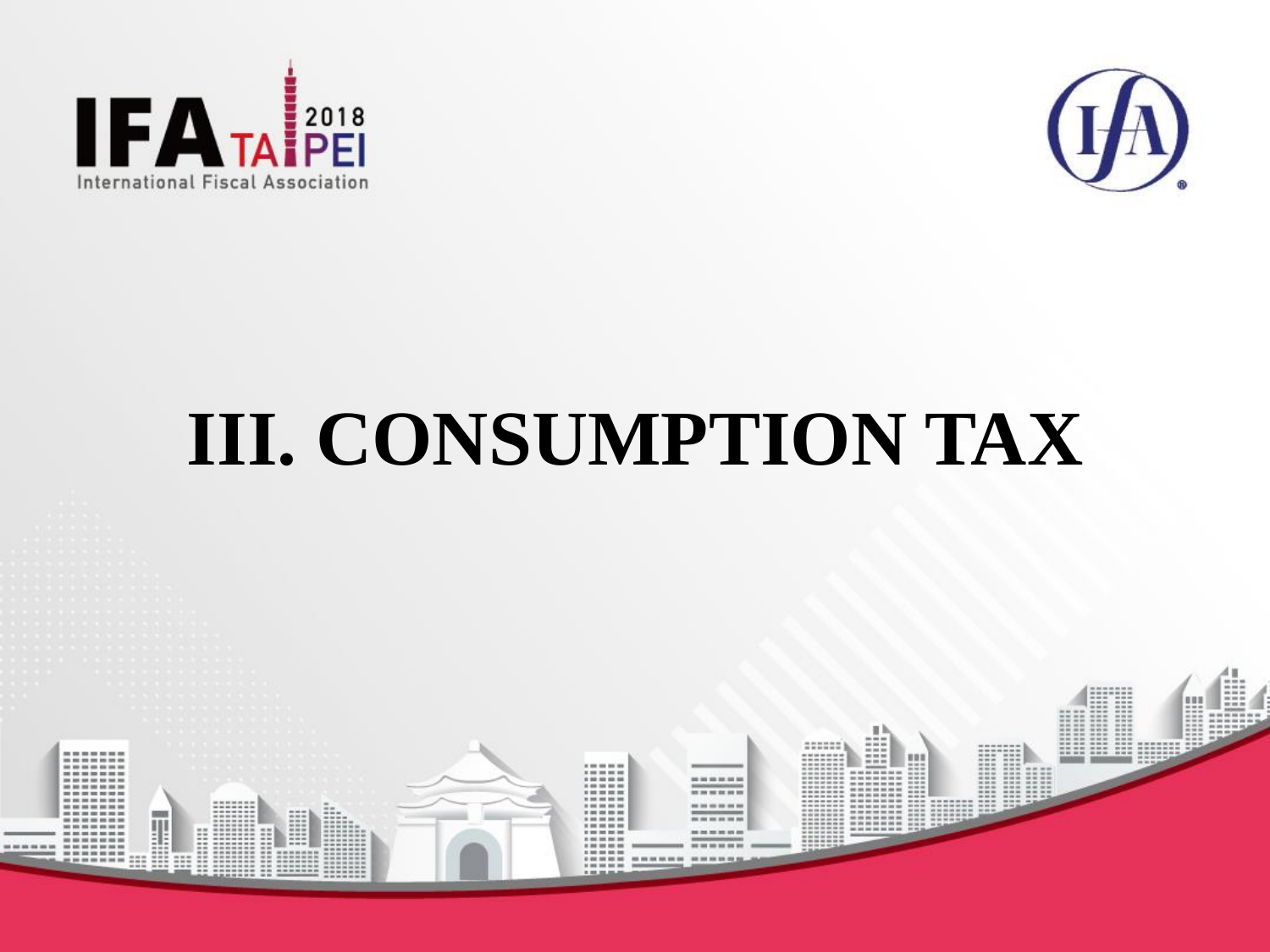# **Domestic Consumption and Production Taxes**

- The internationally accepted premise at present is that the best consumption tax from an efficiency point of view is a single or two-rated **value added tax (VAT)** or **goods and services tax (GST)** that credits all input taxes against all output taxes to be paid to the exchequer.
- This obviously weeds out any embedding of prior-paid taxes in a product price, thus avoiding cascading or "tax on tax".
- Thus the philosophy of a VAT could be viewed as possessing a positive stance towards a single or few rates that are charged directly at production and distribution points (Shome, 2014, IV).
- Nevertheless, there is a lingering issue with this for, reflecting the theory of "optimal" taxation", in order to eliminate economic distortions and "deadweight loss" associated with commodity taxation, the tax rate for each commodity should be ideally distinguished from another, pegging it at the inverse of its elasticity of demand.



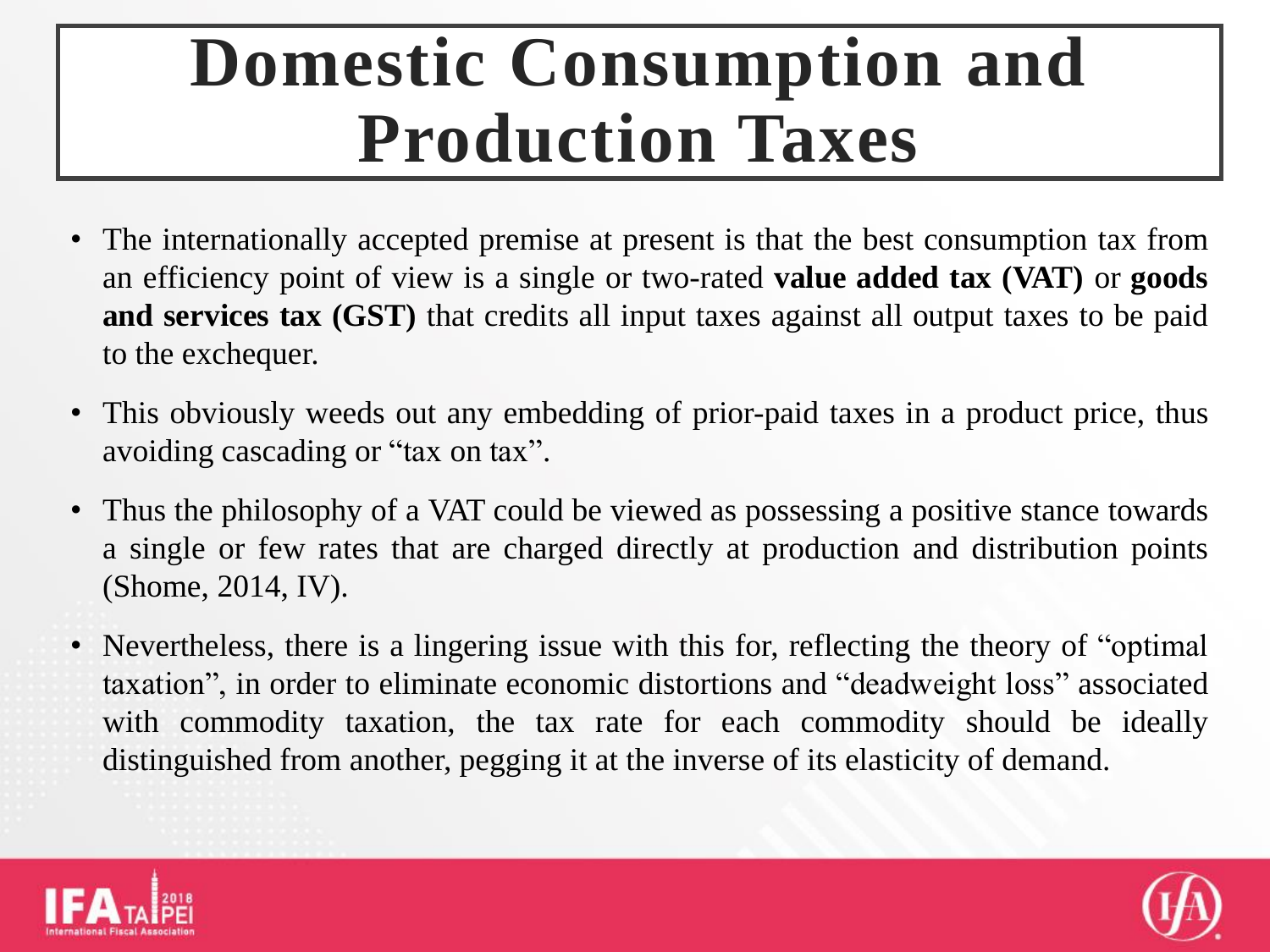- To explain simply, an inelastic good whose demand changes little with price movements can suffer a higher tax rate since its demand would not change much with a rate increase in its tax (a price); hence the deadweight loss associated with the tax change would be lower.
- Contrary is the case with an elastic commodity whose tax rate should therefore be lower.
- In the amalgam of "indirect tax" theory, the VAT seems to have won out perhaps reflecting its easier collection mechanism using the debit-credit principle applied using output and input invoices.
- This is despite the fact that there is no country that has only one or two VAT rates; they have many rates that vary according to the type of product or product use.
- Indeed many countries have books full of VAT rates. India's new GST introduced on July 1, 2017, suffers similarly from a large number of rates.
- At the level of states, it earlier had a VAT that had lower rates for capital goods presumed inputs—even though the VAT paid on them would be credited out anyway. The same structure continues in the new GST.



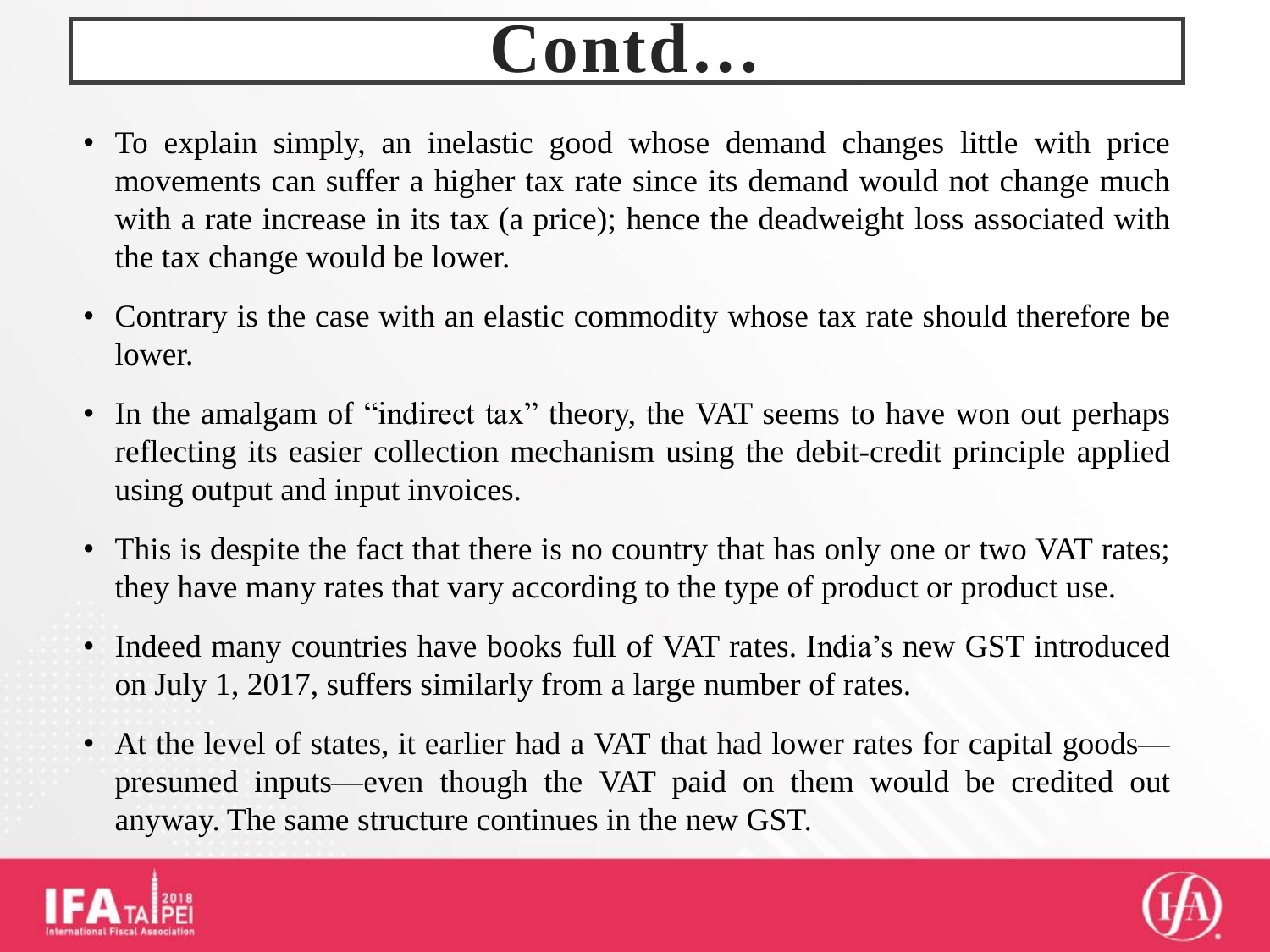- The VAT base is usually diminished by exemptions (where output is not taxed so that input tax credit is not given); or zero rating (where output is not taxed, nevertheless input tax credit is given), and so on. VAT has also developed complex administration mechanisms such as reverse charge, presumptive taxation such as on cross-border reinsurance services, interpretation between goods and services for composite products such as set-top boxes to name just a few.
- Reflecting this unhappy experience with the VAT, it is difficult to surmise why the tenets of optimal taxation following the inverse elasticity rule so clearly lost out to the VAT.
	- $\triangleright$  One explanation could be that a tax reflecting inverse elasticity of demand could lead to more inequity than the VAT if it were true that the more inelastic goods with higher tax rates are consumed by the less well-off. And that, as we progress towards luxury goods, the elasticity of demand tends to increase, and thus the tax rate would tend to decrease.
	- $\triangleright$  However, Atkinson and Stiglitz have shown that it is not impossible to build in an equity component in an optimal tax system. And it is not as though the VAT in general is far more equitable for it is well known that a VAT being a consumption tax that exempts savings is bound to be somewhat inequitable as well.
	- Thus the resounding victory of the VAT as widely practised over optimal taxes remains a bit of a mystery.



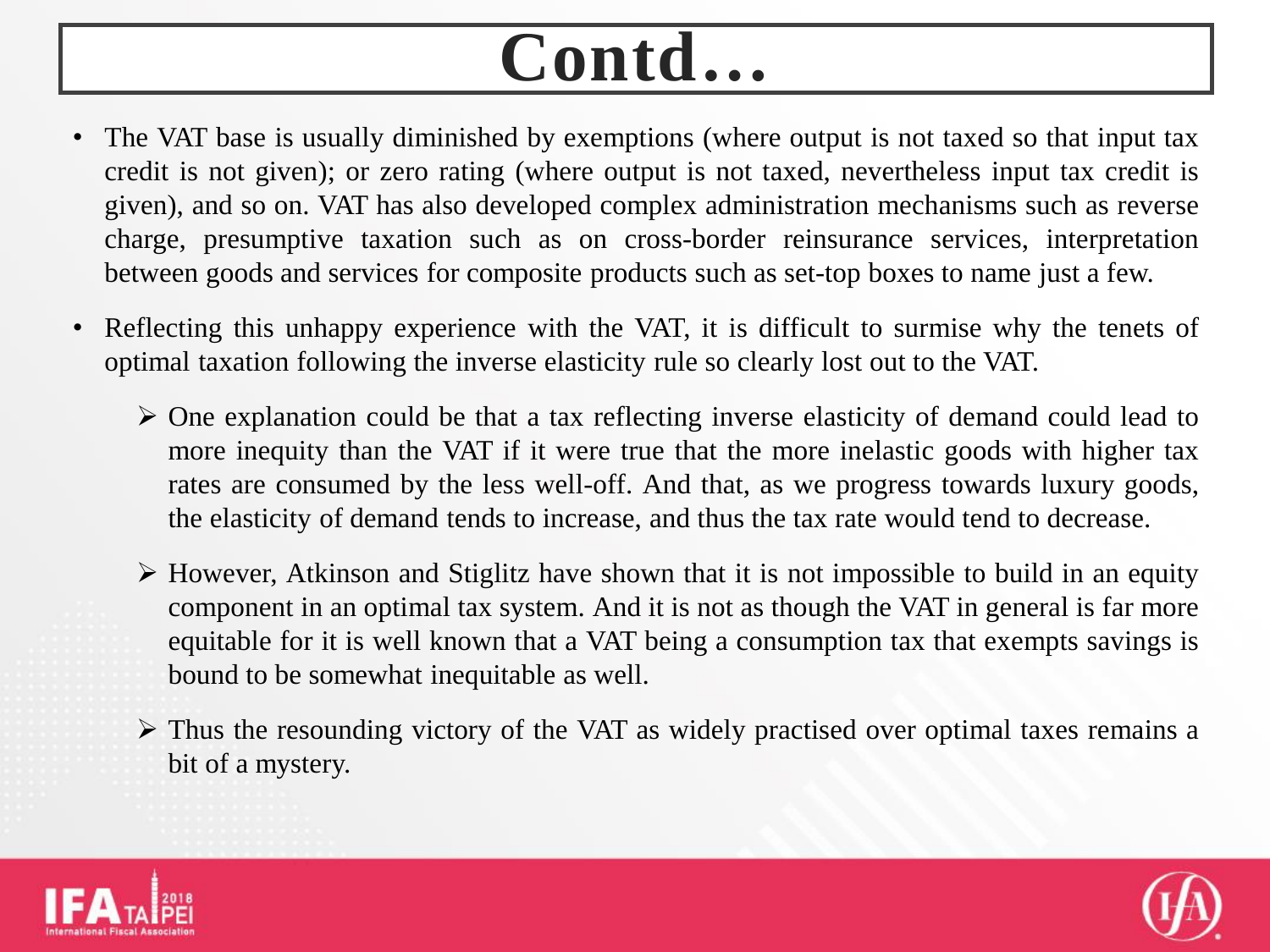- One thing is clear. Indirect taxes are revenue productive.
- Excises on turnover are obviously revenue productive. They feature in most country annual budgets as discretionary measures for revenue.
- But the VAT too is depended on for revenue. In fact, a measure of the VAT's revenue productivity was observed in Latin America by this author where it has been referred to as the **Shome VAT productivity index** (Modi, 2009).
- If the general VAT rate is X%, then if it is designed well, it should be able to yield ½ X% of GDP in revenue. Chile and New Zealand collected 9% of GDP with an 18% VAT rate. Most countries achieve 1/3X% of GDP and above without touching ½ X%. Countries that linger below 1/3X% comprise examples of poor VAT performance. In the UK, with a 17.5% VAT rate, VAT revenue hovers near 1/3 X% (or 6%) of GDP.
- To achieve high revenue productivity, the VAT has to be structured in such a way that most commodities are at the general rate, there are not too many lower rates, exemptions are few, zero rated items are few, VAT compliance is good, and tax administration is reliable.



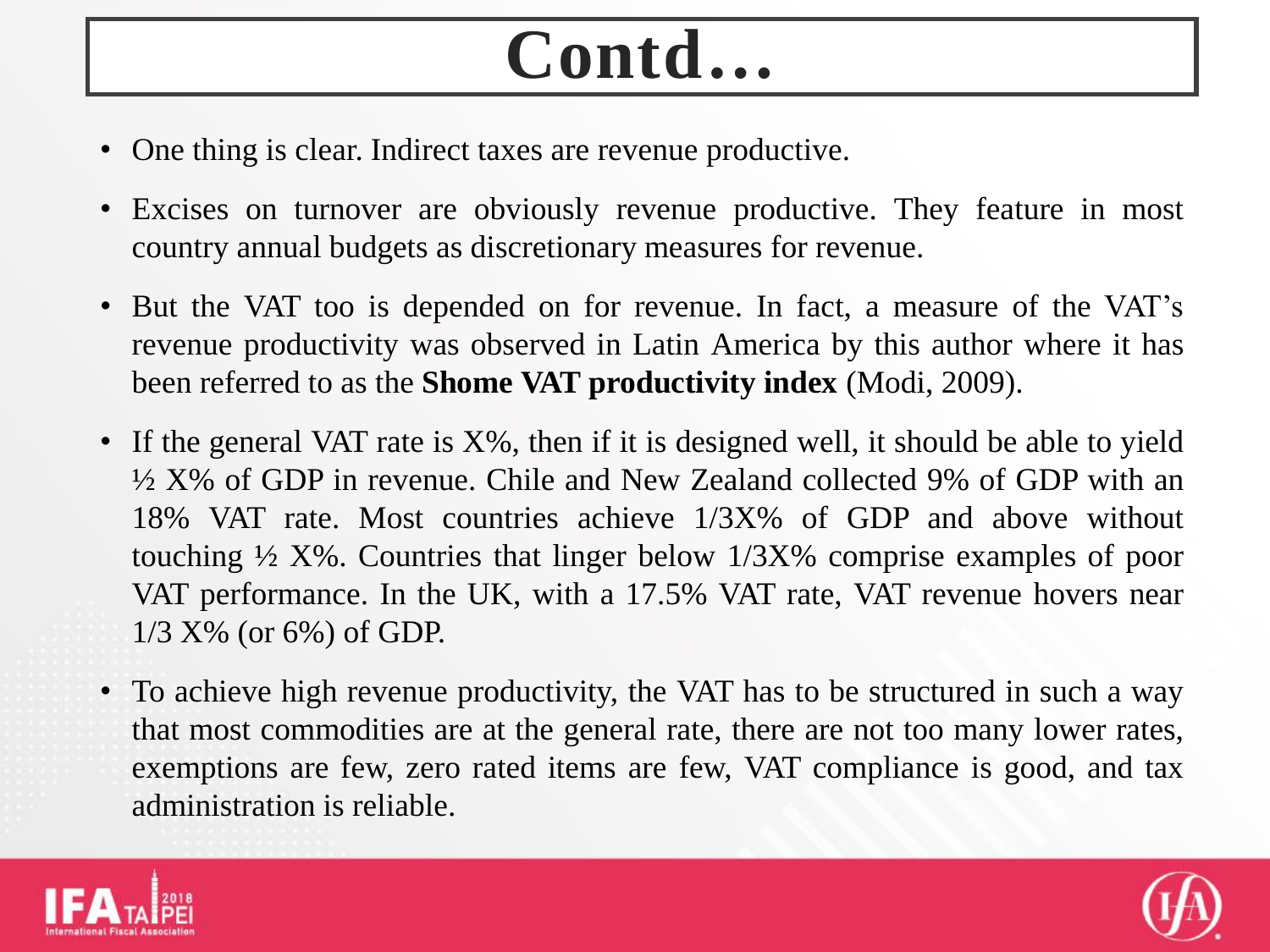- By convention, since VAT rates are supposed to be few, and given the prevalence of demerit goods, luxuries and non-renewable resources that should bear higher than the general VAT rate, countries usually apply **excises** selectively on the turnover of alcoholic products, yachts and furs, and petroleum products on top of including them in the VAT base.
- This has the advantage of retaining information on their input use and input costs as in the case of all VAT-able products.
- The reality is that most countries have a higher number of commodities on which they impose VAT plus excises.
- The appropriate excise rate structure has moved around somewhat with little economic rationale.
- When they were mainly "specific" rates or taxed by quantity of output, it was felt for decades that they should be taxed on an "ad valorem" basis in order for the value of excise revenue not to suffer from inflation.
- When country after country moved accordingly, tax administrators mainly from multilateral organisations began to push for specific rates with ease of administration as the objective.



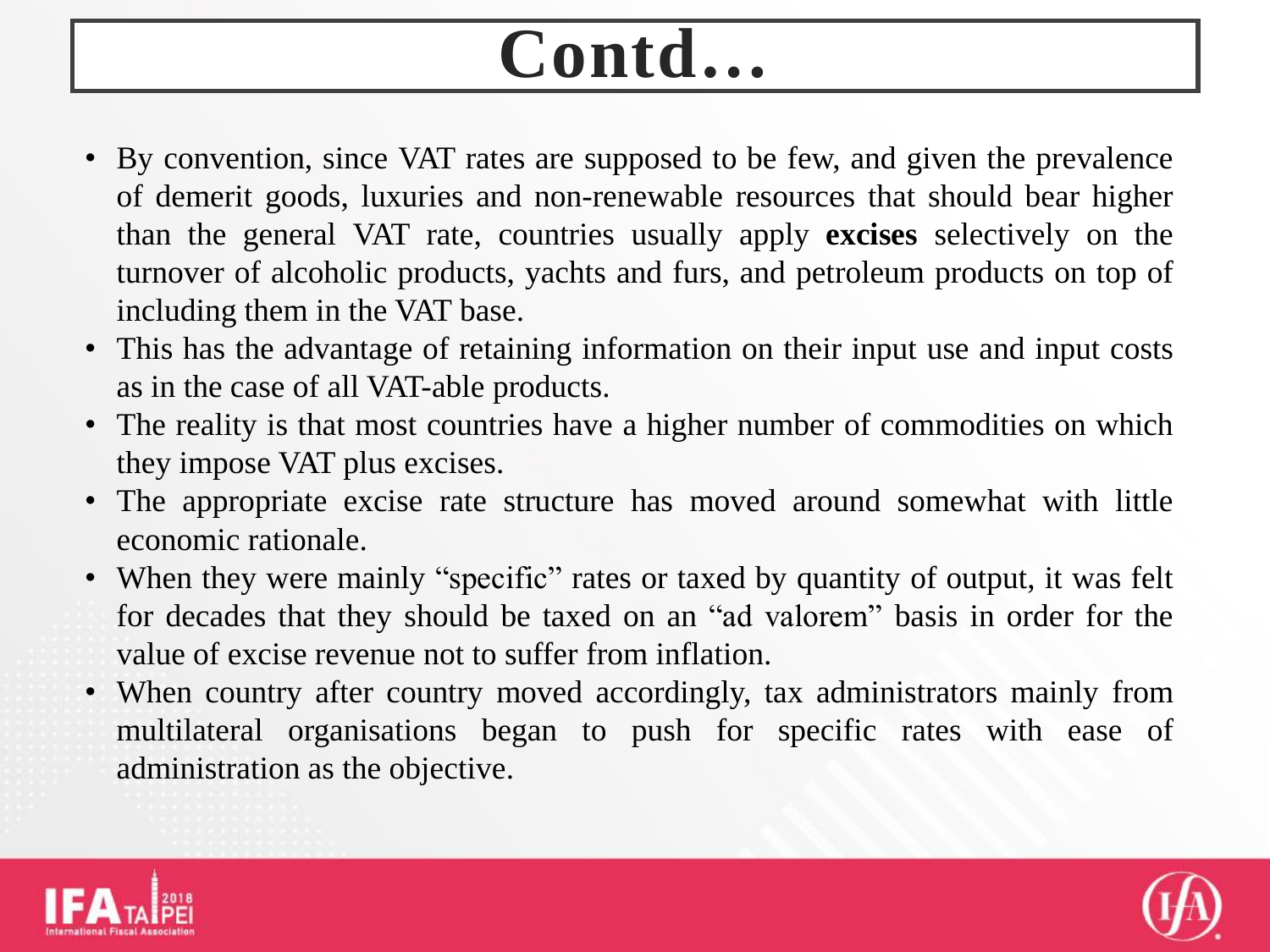## **Environment Taxes and User Charges**

- The former, termed "Pigouvian taxes", apply for environmental objectives (Pigou, 1932).
- The idea is to impose a tax that would redress environmental damage, or 'internalise'the negative 'external' effects of the activity.
- This would rightly bring up the private costs of an economic activity thus helping bring the private cost of the activity to equate the social cost it causes.
- Thus such taxes could be used to reduce pollution by earmarking the revenue for cleaning up the environment.
- The European Union has moved significantly forward in environmental tax design while the United States has walked away from an international agreement on environment termed the Paris Agreement.
- The matter of a global carbon tax has also re-emerged in the context of the G-20's development agenda though it has not taken hold.



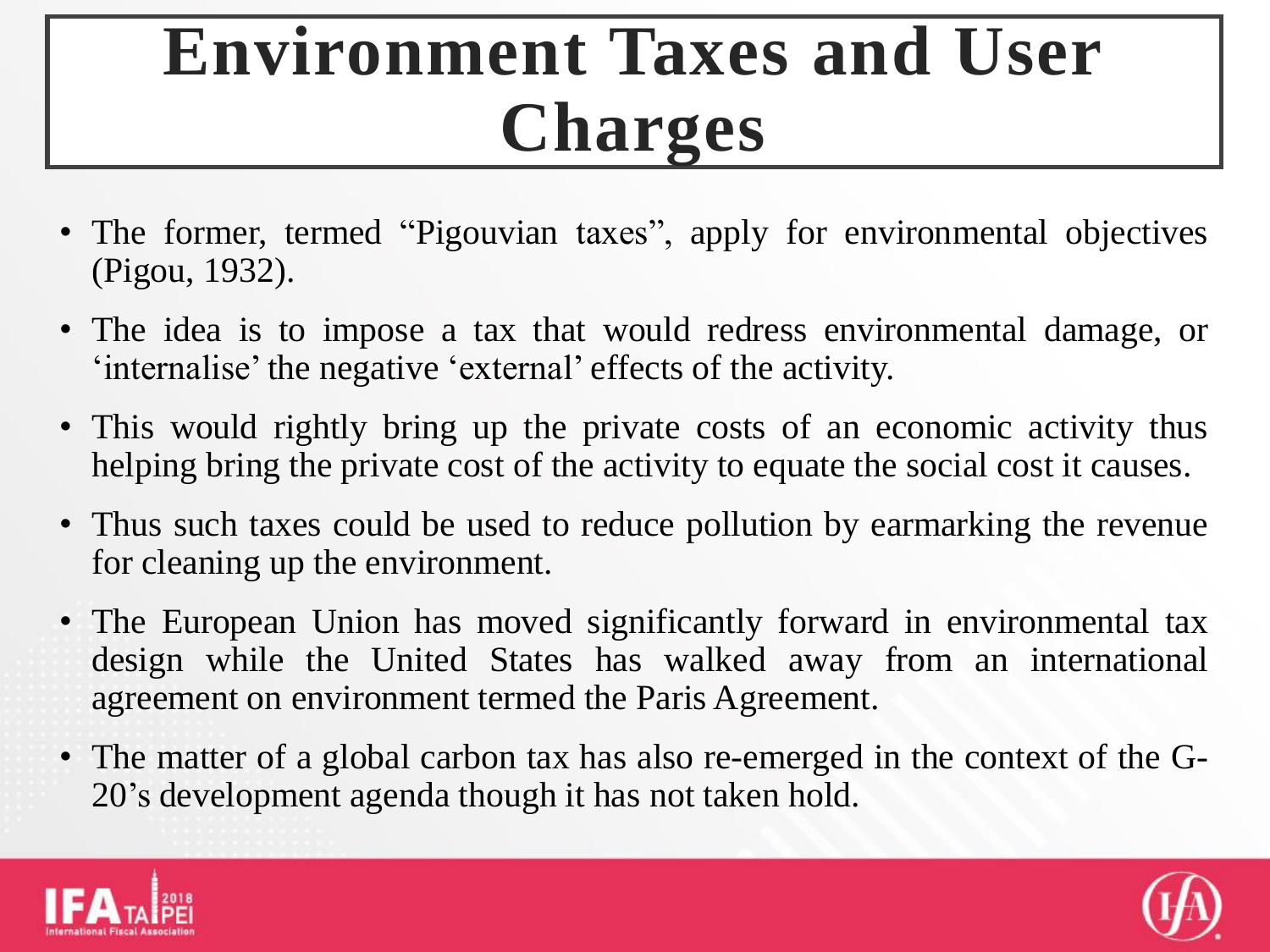# **Concluding Remarks**

- In conclusion, I would like to emphasise that it is not modernist to replace income tax and related taxes with consumption tax and related taxes.
- What is important is to keep the structure of every tax simple and easy to interpret and comply with.(Go back to the first slide on the principles of taxation).
- That will also enable ease of tax administration whose arms should reach every potential taxpayer without, however, using punitive measures such as demanding huge amount of unrelated (to basic audit) information from the taxpayer, or by indiscriminate search and seizure.
- Finally, taxation cannot be a goal in itself of any government. It is, and should remain, a helpful tool for economic growth and development.



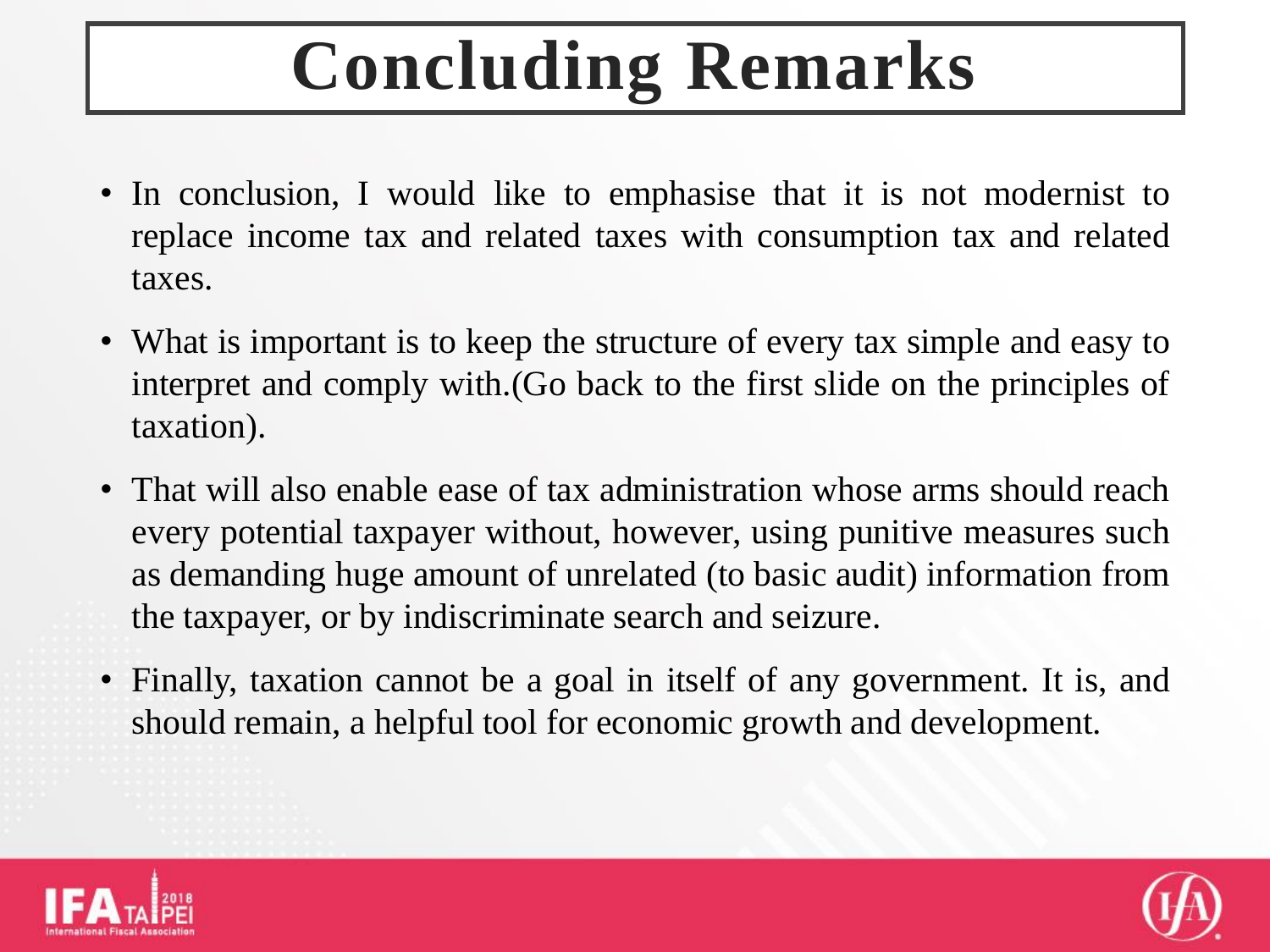## **Appendix I. India: Buoyancy of Tax Revenue**



#### \* Provisional

![](_page_20_Picture_3.jpeg)

![](_page_20_Picture_4.jpeg)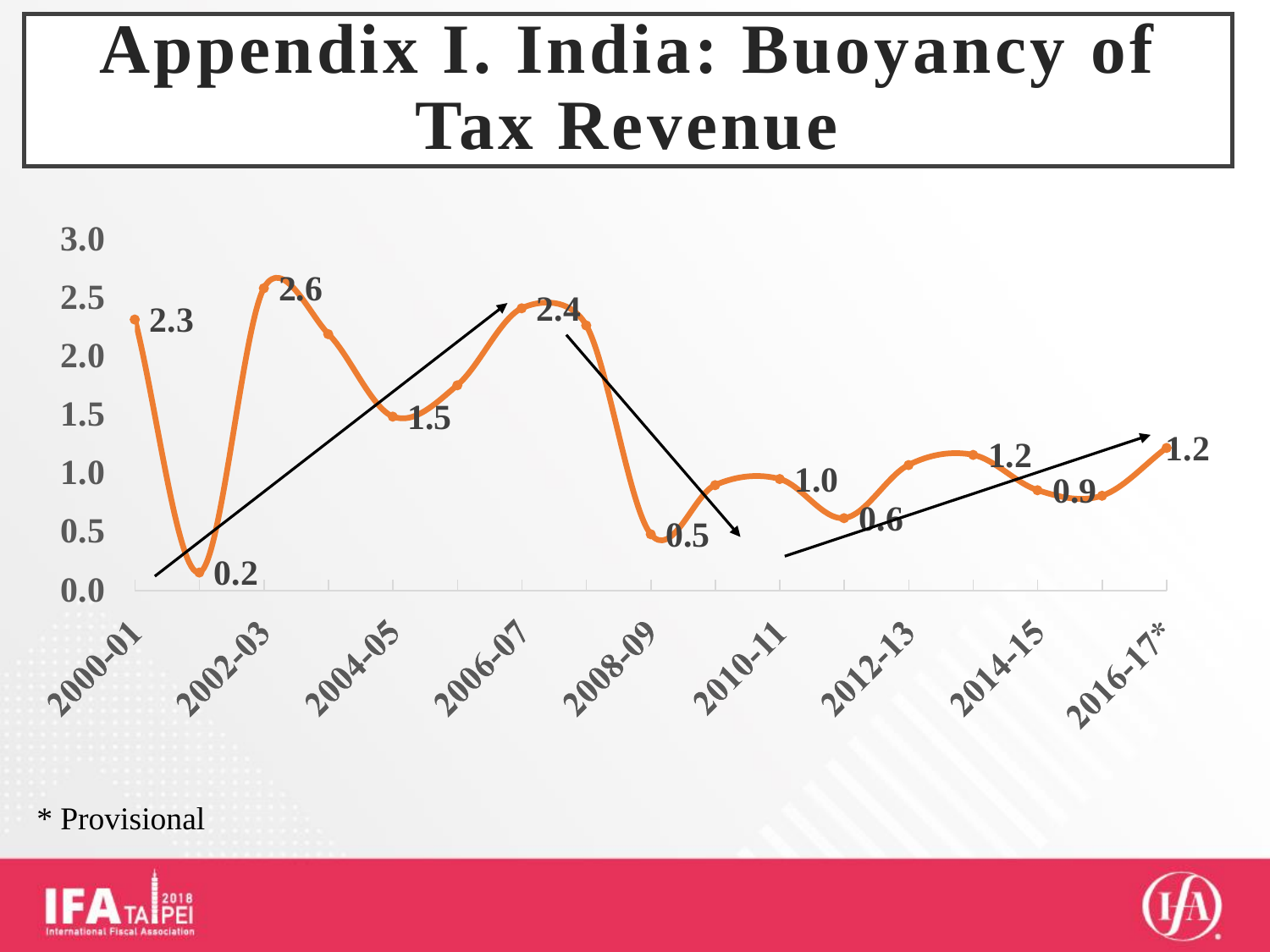#### **Appendix II. India: Direct and Indirect Tax as Percent of Tax Revenue**

![](_page_21_Figure_1.jpeg)

![](_page_21_Picture_2.jpeg)

![](_page_21_Picture_3.jpeg)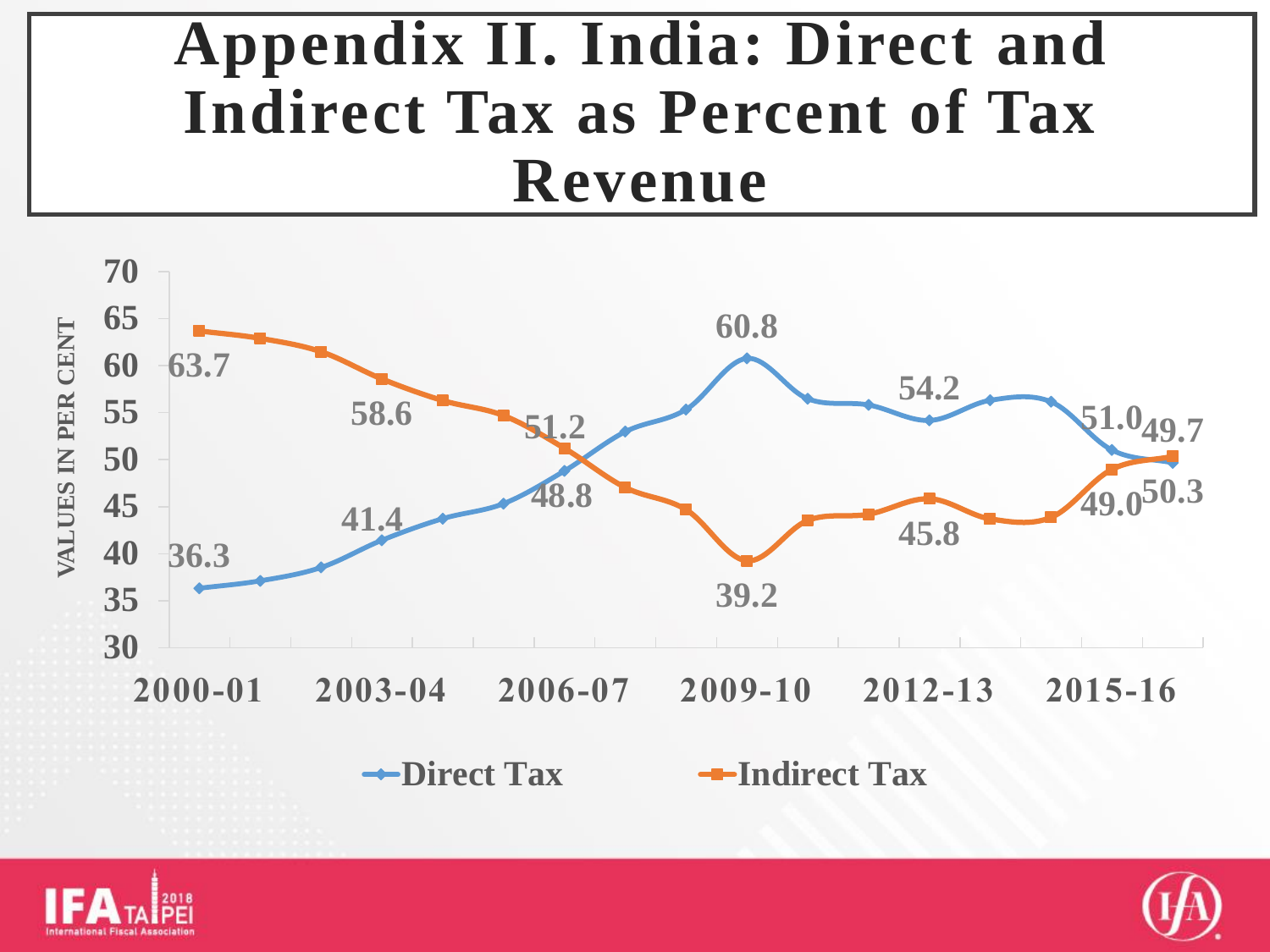#### **References**

Bernardi,L., Fraschini, A. and Shome, P. (edited). 2006. Tax Systems and Tax Reforms in South and East Asia, Routledge, Oxford.

Baistrocchi, Eduardo (edited). 2017. *A Global Analysis of Tax Treaty Disputes*, Cambridge University Press, London.

Baker, Philip and Piston, Pasquale. 2015. 'The Practical Protection of Taxpayers' Fundamental Rights,' General Report, *International Fiscal Association*, 2015 Basel Congress, Volume 100B.

Cnossen, Sijbren. 2013. 'Preparing the way for a modern GST in India,' *International Tax and Public Finance*, August, Volume 20, Issue 4, pp 715-723.

Central Board of Excise and Customs (CBEC). 2017. *Decisions Taken on Services at 20th GST Council Meeting*, Government of India, 5<sup>th</sup>August, 2017.

Empowered Committee of State Finance Ministers. 2009. *First Discussion Paper on Goods and Services Tax in India*, India, 10<sup>th</sup> November, New Delhi.

Government of India. 2017. Goods and Services Tax (GST) Council approves the Central Goods and Services Tax (CGST) Bill and the Integrated Goods and Services Tax (IGST) Bill, 4th March, Press Information Bureau, Ministry of Finance, Government of India, New Delhi.

Government of India. 2018. Economic Survey, 2017-18. A New, Exciting Bird's-Eye View of the Indian Economy through the GST, January, New Delhi.

Gupta, Sunil. 2016. 'BEPS Actions: Concerns, Ramifications, Conclusions', in Shome ed. (2016, Chapter 11).

Alm, James, Sheffrin, Steven M. 2016. 'What Drives State Tax Reforms?', Public Finance Review, Vol 45(4), pp: 443-457. Modi, Arbind (Chairman). 2009, Report of the Task Force on Goods and Services Tax, Thirteenth Finance Commission, Government of India, 15th December, New Delhi.

Manohar, Navneet. 2014. 'Computation of MAT', in Shome (2014, V.4, Appendix).

![](_page_22_Picture_12.jpeg)

![](_page_22_Picture_13.jpeg)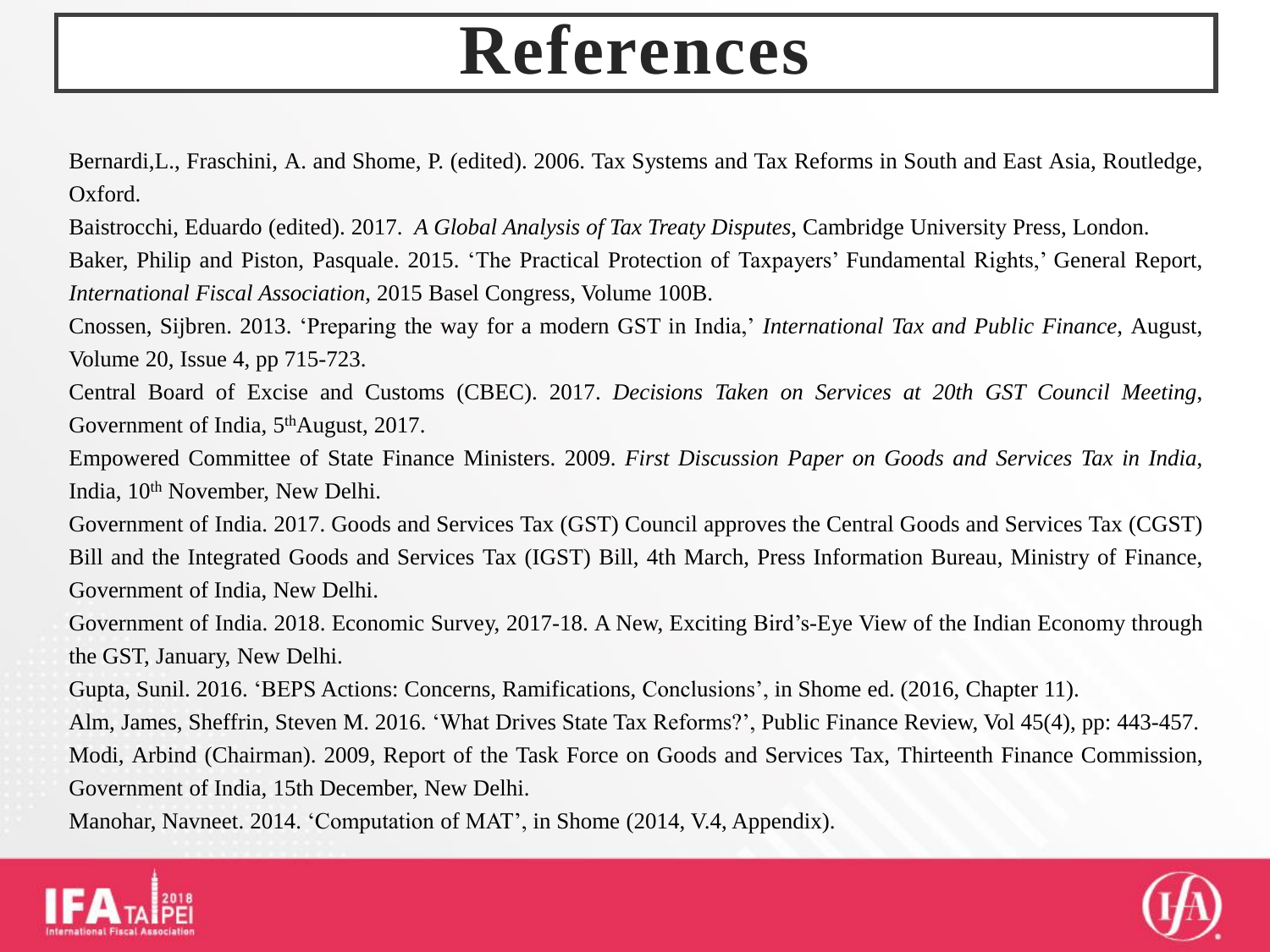Nuggehalli, Nigam, , 2016. 'Multilateralism in the BEPS Initiative: Pros and Cons', in Shome ed. (2016, Chapter 9).

Newsletters (Chairman), Chairman's Desk, CBEC website, July-August, 2017, Ministry of Finance, Government of India.

Poddar, S. & Ahmad, E. 2009. 'GST Reform and Intergovernmental Considerations in India,' Working Paper No. 1/2009- DEA), Ministry of Finance, Government of India.

Rohtagi, Roy. 2005. Basic International Taxation: Principles, Vol. I (2nd ed.), Oxford University Press, Richmond, United Kingdom.

Shome, Parthasarathi. 1978. 'The Incidence of the Corporation Tax in India: A General Equilibrium Analysis', *Oxford Economic Papers*, Vol 30 (1), pp 64-73, reproduced in Shome (2014, II.1).

\_\_\_\_\_\_\_\_\_\_. 1981. 'The General Equilibrium Model Theory and Concepts of Tax Incidence in the Presence of Third or More Factors', *Public Finance*, Vol 36(1), pp 22-38, reproduced in Shome (2014, II.3).

and Schutte, Christian. 1993. "Cash-Flow Tax, Staff Papers, Vol. 40, No. 3, pp 638-662, International Monetary Fund, Washington D.C.

\_\_\_\_\_\_\_\_\_ (edited). 1995. *Tax Policy Handbook*, International Monetary Fund, Washington, D.C., Papers reproduced in Shome (2014, V.3):

"Introduction", Chapter-1.

"Cash Flow Tax", Income and Wealth Taxes, Chapter-4.

\_\_\_\_\_\_\_\_\_\_ (Chairman). 2001. *Tax Policy and Tax Administration for the Tenth Five Year Plan*, Report of The Advisory Group, Planning Commission, Government of India, New Delhi.

\_\_\_\_\_\_\_\_\_. 2011. "Fiscal Stimuli and Consolidation," in Olivier J. Blanchard, David Romer, Michael Spence, and Joseph E. Stiglitz ed., *In the Wake of the Crisis: Leading Economists Reassess Economic Policy*, International Monetary Fund, M.I.T Press, Cambridge, Massachusetts.

\_\_\_\_\_\_\_\_\_\_ (Chairman). 2012. Expert Committee on General Anti-Avoidance Rules (GAAR), Government of India.

\_\_\_\_\_\_\_. 2012. *Tax Shastra: Administrative Reforms in India*, United Kingdom and Brazil, Business Standard Books, New Delhi.

\_\_\_\_\_\_\_\_\_\_. 2012. "Rebalancing and Structural Policies—An Indian Perspective," *Oxford Review of Economic Policy*, Volume 28, Number 3, pp. 587–602.

![](_page_23_Picture_15.jpeg)

![](_page_23_Picture_16.jpeg)